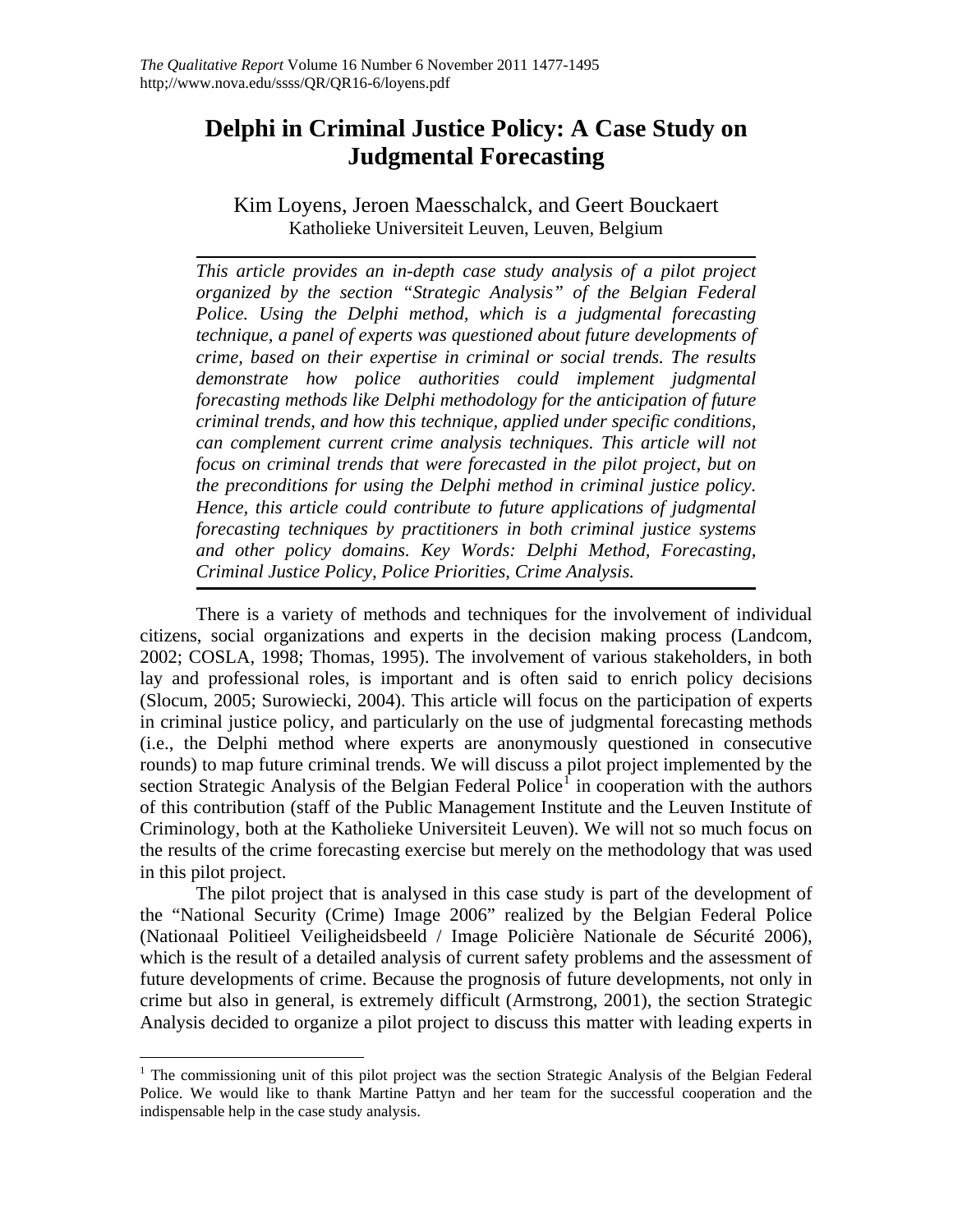criminal investigation and experts in other relevant domains (e.g., private companies, public agencies and universities). The use of the Delphi method as a judgmental forecasting technique can help to successfully anticipate (even less plausible) future societal phenomena. This, in turn, could be beneficial for the crime and safety policy.

This article begins with an introduction of the Delphi method, after which a justification is given, why this specific forecasting method is more appropriate for the participation of experts and relevant stakeholders in the pilot project than other forecasting methods. Second, the use of the Delphi method in the pilot project is analysed with a focus on implementation, the achievement of objectives, group dynamics, the cooperation of the participants and the contribution of forecasting methods to the prognosis of future developments of crime. We will conclude by listing conditions for successful participation of experts, pitfalls and lessons for future applications of the Delphi method.

This article's contribution intends to be twofold. First, it tries to combine insights from criminology, public management and participatory methodology. Criminology is a relevant discipline, because the article concentrates on the assessment of future developments of crime. By the adoption of the pilot project in a broader, long term strategy, the focus is on public management. The article also tries to contribute to the methodological literature, because various judgmental forecasting techniques are discussed and compared. Second, the article intends to make a contribution to the Delphi literature. The current literature is mainly concentrated on ways Delphi can be organized, but does not often focus on good practices or preconditions to apply the Delphi method successfully. This case study emphasizes the importance of prescriptive literature about the application of Delphi.

#### **The Delphi Method in the Literature**

#### **What is Delphi?**

Delphi as we know it is developed in the 1950s by Dalkey and Helmer, members of the RAND corporation (Woudenberg, 1991). It is a forecasting technique, formerly used in the military, that allows researchers to collect opinions among several independent experts on one specific topic, avoiding face to face discussion. It is an interesting instrument that can be used to reach consensus through structured consultation between a group of people who may have very different perspectives and fields of expertise. The method is particularly useful where there is little or no published information on the subject under consideration. Therefore it is a very interesting tool in forecasting (Armstrong, 2001; Coutorie, 1995).

In practice, Delphi is an iterative process in which the participants are questioned individually using a written or digital list of relevant questions about a complex issue. In consecutive rounds the participants complete the same questionnaire several times. After each round they receive feedback on their answers, both from the organizing team and their fellow participating experts. Through different rounds, their opinions become more and more well-argued and it becomes clear whether or not consensus is possible (Strauss & Zeigler, 1975). The main purpose of such a process in several rounds is the accumulation of arguments for several alternative solutions and/or the reaching of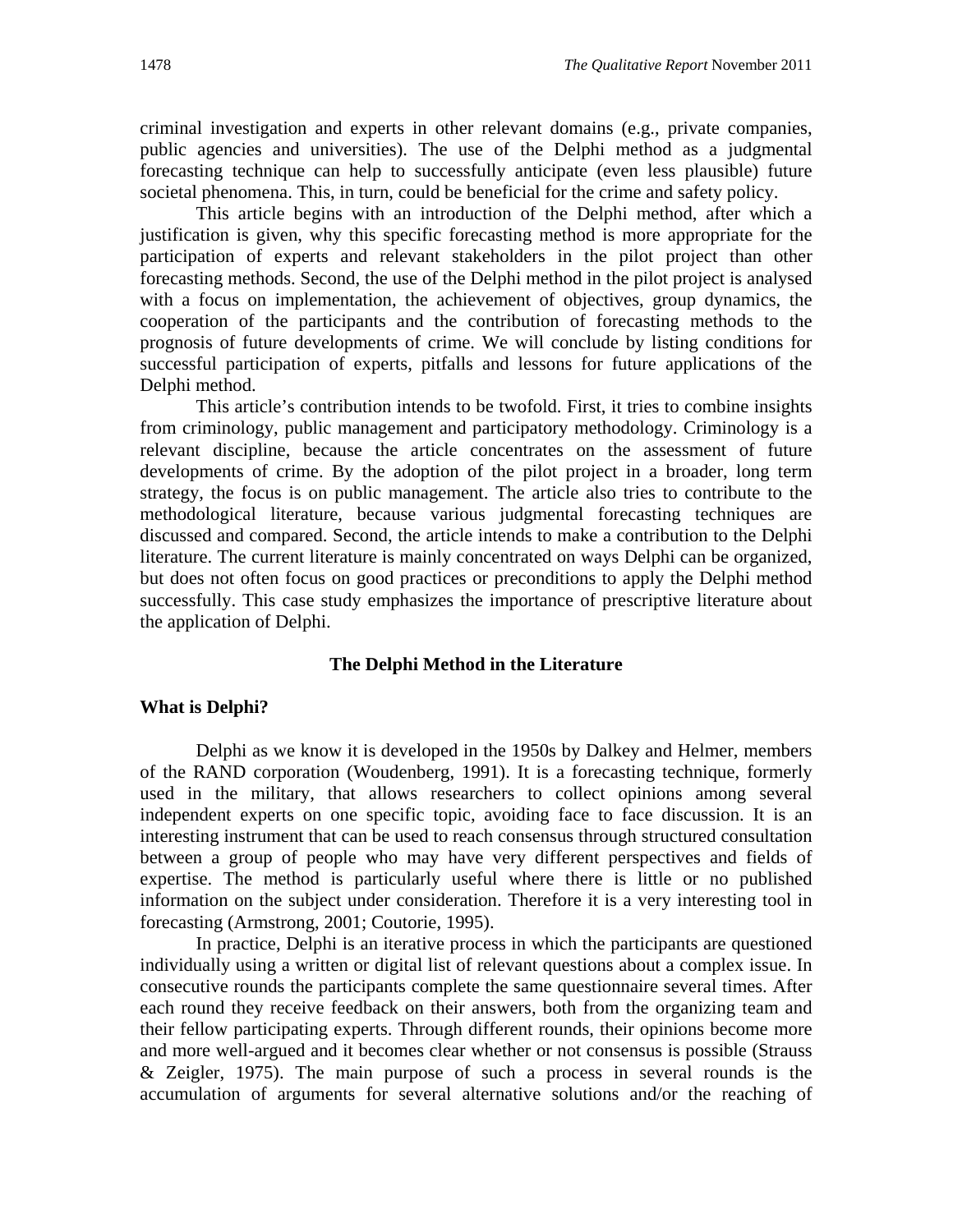consensus between different experts. After three rounds it is usually clear whether consensus is possible. If not, the result is a mere accumulation of opinions and expertise, which is also very useful (Slocum, 2005).

### **The Anonymity Rule**

Anonymity is an important characteristic of the Delphi technique. This refers to the fact that only the initiators of the Delphi know the identity of the participants, and thus none of the experts knows by whom the opinions they read and discuss in subsequent rounds are expressed. During the whole process the experts participate independently, without meeting in person. They only receive anonymous feedback from other participating experts who are asked (after each round) to give comments to the contributions of other participants (Slocum, 2005; Powell, 2003). There are at least two important reasons why the requirement of anonymity is essential in the Delphi method (Keeney, Hasson, & McKenna, 2006). A first reason is the reduction of the risk of "groupthink" mechanisms (Janis, 1982), referring to the fact that the opinions of people in an interactive discussion often tend to an artificial consensus. Second, anonymity also facilitates the main purpose of the Delphi technique, which is to obtain as many insights, ideas, and approaches as possible. The "anonymity rule" allows participants to freely give their opinion. It provides them with a certain "protection" against sarcasm and mockery that might occur when their response would be considered politically incorrect, socially unacceptable, awkward, etc. It also provides them with the opportunity to formulate a divergent (but perhaps a very interesting) opinion, opposite or different from the ideas of authorities in the field. An ongoing anonymity avoids the verbal dominance of those authorities, so every participant will be heard (Goodman, 1987).

There are, however, two main pitfalls of anonymity. First, the lack of "personal accountability" for one's statements might lead participants to jump to conclusions without thinking it over (Slocum, 2005). Second, there is the risk that some experts could refuse to participate because they will not receive recognition for their individual contributions. This highly depends on the specific characteristics of the participating experts.

In some cases the process is concluded with one interactive meeting. The experts then meet in person to discuss the issue face-to-face and get the opportunity to do some networking, which can be an important incentive for participation: there is also "something in it for them" (Dick, 2000). Obviously, the requirement of anonymity will be challenged in this face-to-face meeting. It is, however, possible to continue the anonymous process by for example using the method of role-playing. Each expert has a specific role to play, specifically supporter or opponent of a specific opinion, and their task is to formulate arguments pro/contra this point of view on the basis of their expertise, without giving away their own opinion. This is a challenging but rewarding task, because each point of view is analysed in-depth.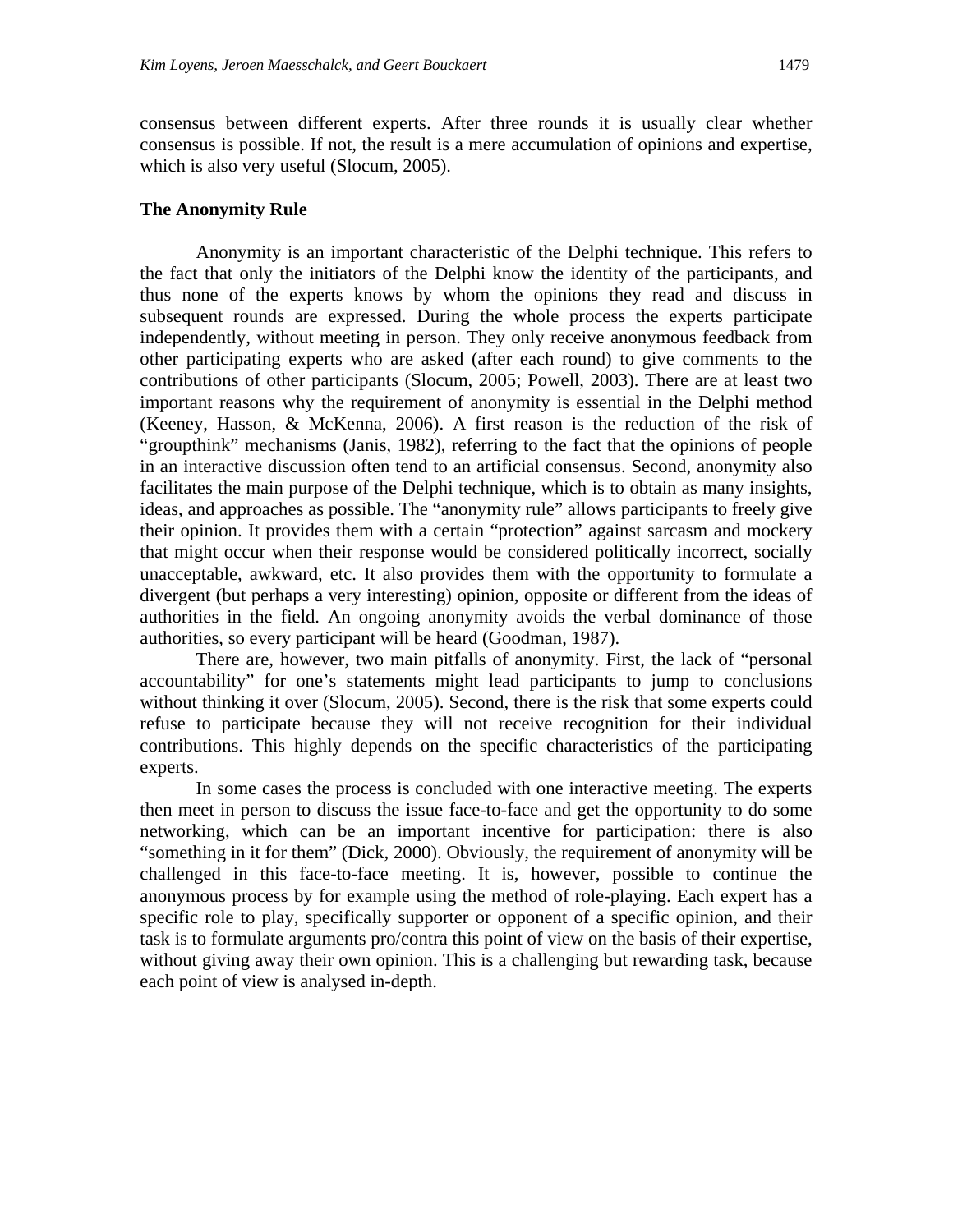### **Criticism on the Method**

The Delphi method received some criticism (see for example: Sackman, 1974; Ford, 1975; Goldschmidt, 1975; Hill & Fowles, 1975; Riggs, 1983; Bardecki, 1984; Rieger, 1986; Van Dijk, 1990; Rowe, Wright, & Bolger, 1991). These authors map at least four central disadvantages of the Delphi method. First, the technique is based on expert knowledge, professional experience, beliefs, opinions, feelings and expectations. It is not based on facts and therefore the validity and the reliability of the results could be questioned. Second, reaching consensus is neither always possible nor necessary. The accumulation of opinions can often be sufficient. A third reason is a more practical one. Participating in a Delphi is rather time-consuming and labour-intensive, increasing the risk of not finding enough participants or not being able to keep them motivated throughout the entire process. Fourth, the participants could experience the anonymity rule as frustrating, for example because there is no direct interaction between them and other experts. The decision to organize a face-to-face meeting at the end of the process can be a solution, but then a highly qualified facilitator would be essential, which is not always feasible in practice.

Despite these possible disadvantages, the wide use and the renewed interest in this topic in the last few decades (e.g., Coutorie, 1995; Loo, 2002; Christie & Barela, 2005; Keeney et al., 2006) confirm that the Delphi method is still one of the best techniques for forecasting based on expert opinions. Furthermore, these critics often do not propose an alternative, but they only introduce some adjustments to the original method, for example the combination of Delphi with data collection techniques that are considered more valid or reliable (e.g., time series or cross-impact analysis), the omission of the anonymity rule or the addition of one or more face-to-face workshops.

#### **Why is the Delphi Method Appropriate for this Pilot Project?**

There is a variety of methods that can be used for the participation of experts in forecasting crime. An important question is why Delphi is the most appropriate for the pilot project of the Belgian Federal Police. In order to make a well-considered and substantiated selection of one specific method, we selected a number of criteria (listed in table 1), inspired by the models of Slocum (2005) and the FOR-LEARN online foresight guide (2005), on the basis of which several participatory methods of qualitative data collection involving experts were compared. For this pilot project there were five requirements. First, the method had to address as many objectives as possible (diagnosis, prognosis and forecasting), because both current and future safety problems had to be addressed. Second, the level of common knowledge about the topic, the necessary maturity of the participants, the complexity of the subject and the controversy about it had to be suitable for the pilot project where experts participated in a forecasting exercise about criminal trends. Third, the method had to be appropriate for the participation of experts. Fourth, the budget had to be acceptable for a pilot project organized by a governmental agency and thus paid with taxes. Finally, the necessary time to implement the method had to be rather short to fit the policy planning of the Belgian Federal Police.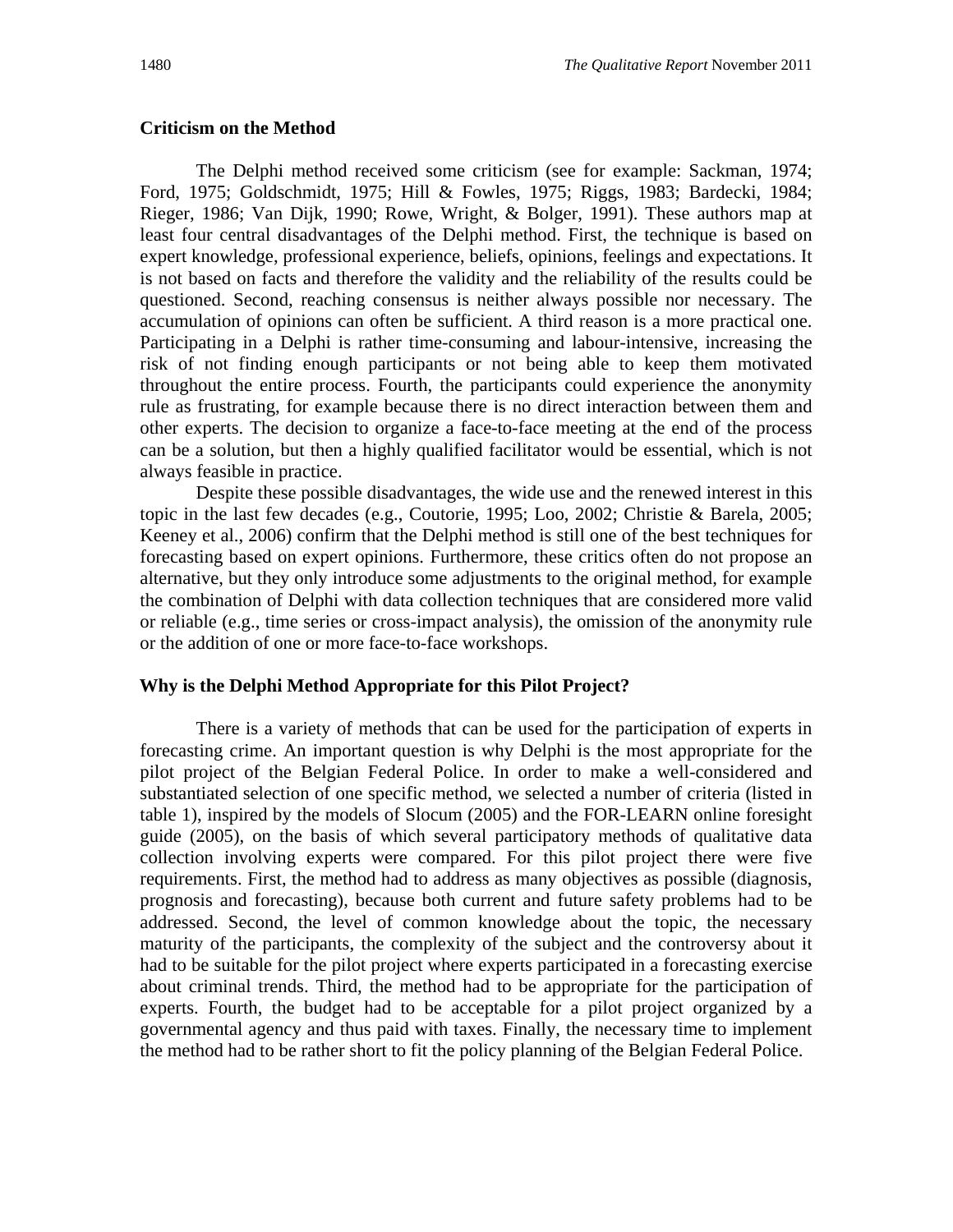| <b>OBJECTIVES</b>   | Diagnosis (understanding the current situation)<br>Prognosis (looking forward to what could happen)<br>Forecasting (predicting future developments)<br>X: objective is relevant |                        |       |                          |  |  |  |  |  |
|---------------------|---------------------------------------------------------------------------------------------------------------------------------------------------------------------------------|------------------------|-------|--------------------------|--|--|--|--|--|
|                     | XX: objective is very relevant                                                                                                                                                  |                        |       |                          |  |  |  |  |  |
| <b>TOPIC</b>        | Level of:                                                                                                                                                                       |                        |       |                          |  |  |  |  |  |
|                     |                                                                                                                                                                                 | $\pm$                  | $+/-$ |                          |  |  |  |  |  |
|                     | Knowledge                                                                                                                                                                       | A lot of common        |       | Not much common          |  |  |  |  |  |
|                     |                                                                                                                                                                                 | knowledge              |       | knowledge                |  |  |  |  |  |
|                     | <i>Maturity</i>                                                                                                                                                                 | People already have an |       | Subject is new           |  |  |  |  |  |
|                     |                                                                                                                                                                                 | opinion                |       |                          |  |  |  |  |  |
|                     | Complexity                                                                                                                                                                      | Highly complex or      |       | Not at all complex or    |  |  |  |  |  |
|                     |                                                                                                                                                                                 | technical              |       | technical                |  |  |  |  |  |
|                     | Controversy                                                                                                                                                                     | Very controversial     |       | Not at all controversial |  |  |  |  |  |
| <b>PARTICIPANTS</b> | Laymen, experts, stakeholders, social organizations, etc.                                                                                                                       |                        |       |                          |  |  |  |  |  |
| <b>BUDGET</b>       | $1 =$ inexpensive                                                                                                                                                               |                        |       |                          |  |  |  |  |  |
|                     | $2 =$ little expensive                                                                                                                                                          |                        |       |                          |  |  |  |  |  |
|                     | $3 =$ expensive                                                                                                                                                                 |                        |       |                          |  |  |  |  |  |
|                     | $4 =$ very expensive                                                                                                                                                            |                        |       |                          |  |  |  |  |  |
| <b>TIME</b>         | Short, medium, long or variable term $(=$ preparation included)                                                                                                                 |                        |       |                          |  |  |  |  |  |
| <b>AVAILABLE</b>    |                                                                                                                                                                                 |                        |       |                          |  |  |  |  |  |

Table 1. *Criteria for the Selection of Qualitative Data Collection Methods Involving Experts* 

Subsequently a number of participatory methods were selected  $-$  on the basis of a literature review on expert and citizen participation (Loyens & Van de Walle, 2006) – that seemed to be, at face value, appropriate for the forecasting of crime, which was the main goal of this pilot project. The selected methods are listed below:

- *Back casting* is a specific type of scenario analysis, starting from ideal or worst case scenarios of the future and then a "backward analysis" to the current situation with special attention to the sequence of critical events or trends.
- *Brain box* or group decision room refers to a digital interactive process between several participants who all take part behind computers in one room. They can react to a central thesis or several questions in an anonymous way and with the supervision of a moderator. After the anonymous typing session, there is an oral discussion. After having been able to give their opinion anonymously, most participants are then willing to openly defend it.
- *Cross-impact analysis* is a method to analyse the future in the light of other possible futures. It refers to the fact that participants make an assessment of the chance a certain future event will take place if certain other events will or will not take place. This method can be used in combination with other participatory techniques, for example the Delphi method.
- *Delphi* is an iterative process, in which participants with a certain expertise are (anonymously) questioned in various rounds.
- *Dynamic mind mapping* is a brainstorming method that can be used to quickly determine priorities.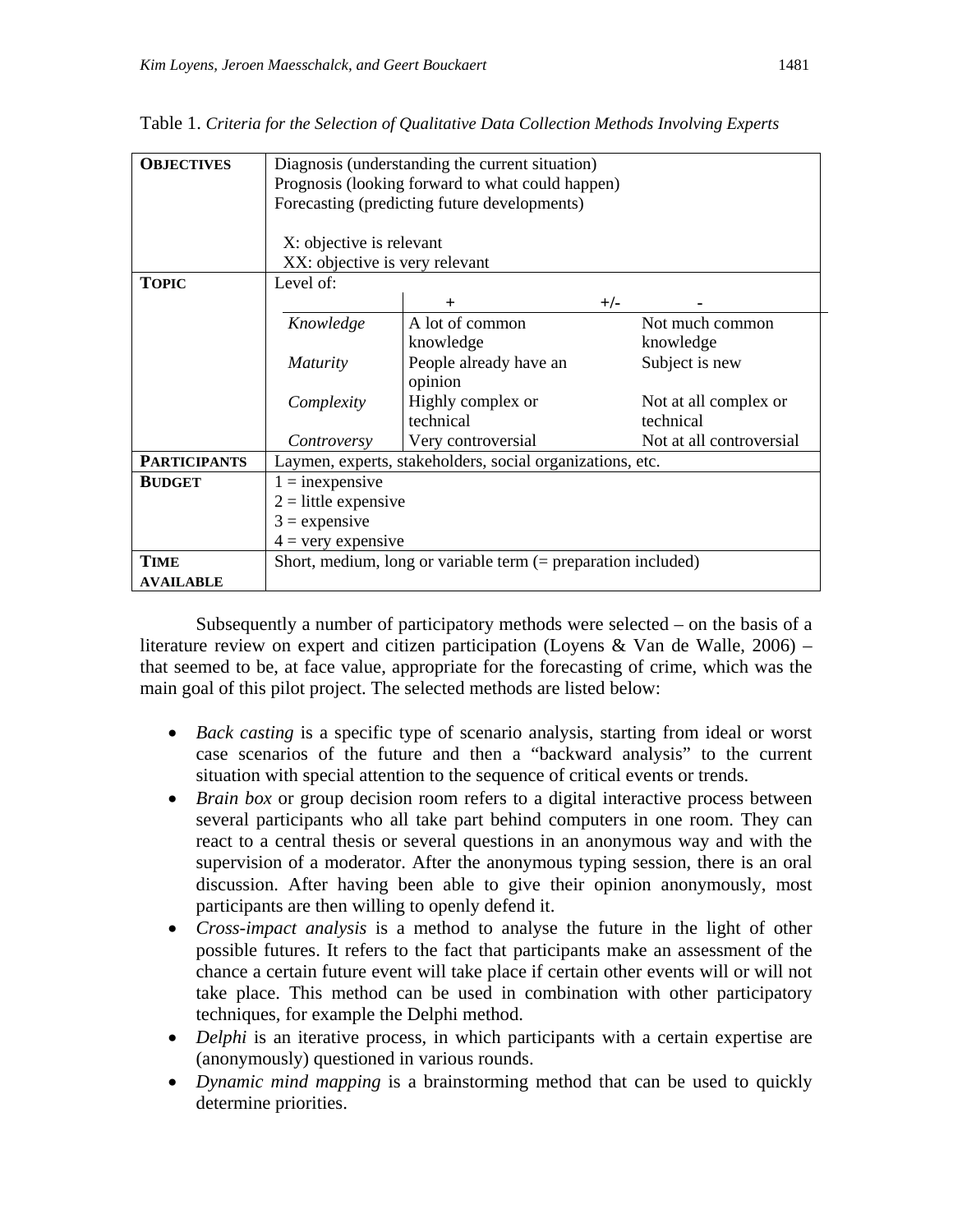- *Expert panels* refer to (semi-)permanent small groups of experts, specialised in a specific domain of expertise, debating about highly technological or complex policy issues.
- *Focus group*s are intensive face-to-face workshops with a small group of stakeholders or experts, brought together for the exploration of a specific topic. Through in-depth discussion a large amount of ideas can be collected.
- *Interviews* are face-to-face conversations with one stakeholder or expert. This one-to-one situation creates the opportunity to gather in-depth information, but it misses the chance for interaction with other stakeholders.
- *Scenario analysis* aims to list several possible long term scenarios of current social developments, after which specific actions can be formulated in the light of one particular scenario.

The selected methods were then compared on the basis of the five criteria (see table 2). This systematic comparison led to the conclusion that the Delphi method was the best option. There are four important reasons for that. First, with this method all objectives (First criterion) that are relevant in mapping future trends starting from the current situation – diagnosis, prognosis and forecasting – can be addressed. Second, the topic of forecasting crime (Second criterion) is suitable to be dealt with in a Delphi, because there is not much common knowledge about future developments of crime and it is an extremely complex issue that deals with new developments about which people do not have an opinion yet due to uncertainty and a lack of knowledge. Third, the Delphi method is particularly developed for expert participation (Third criterion), which was the main target group in the pilot project. Last but certainly not least, Delphi is a very flexible method in terms of necessary budget and time (criteria Fourth and Fifth). It can be used in a short or long term, with a small or high budget. In sum, the Delphi method was selected because it was most consistent with the five criteria.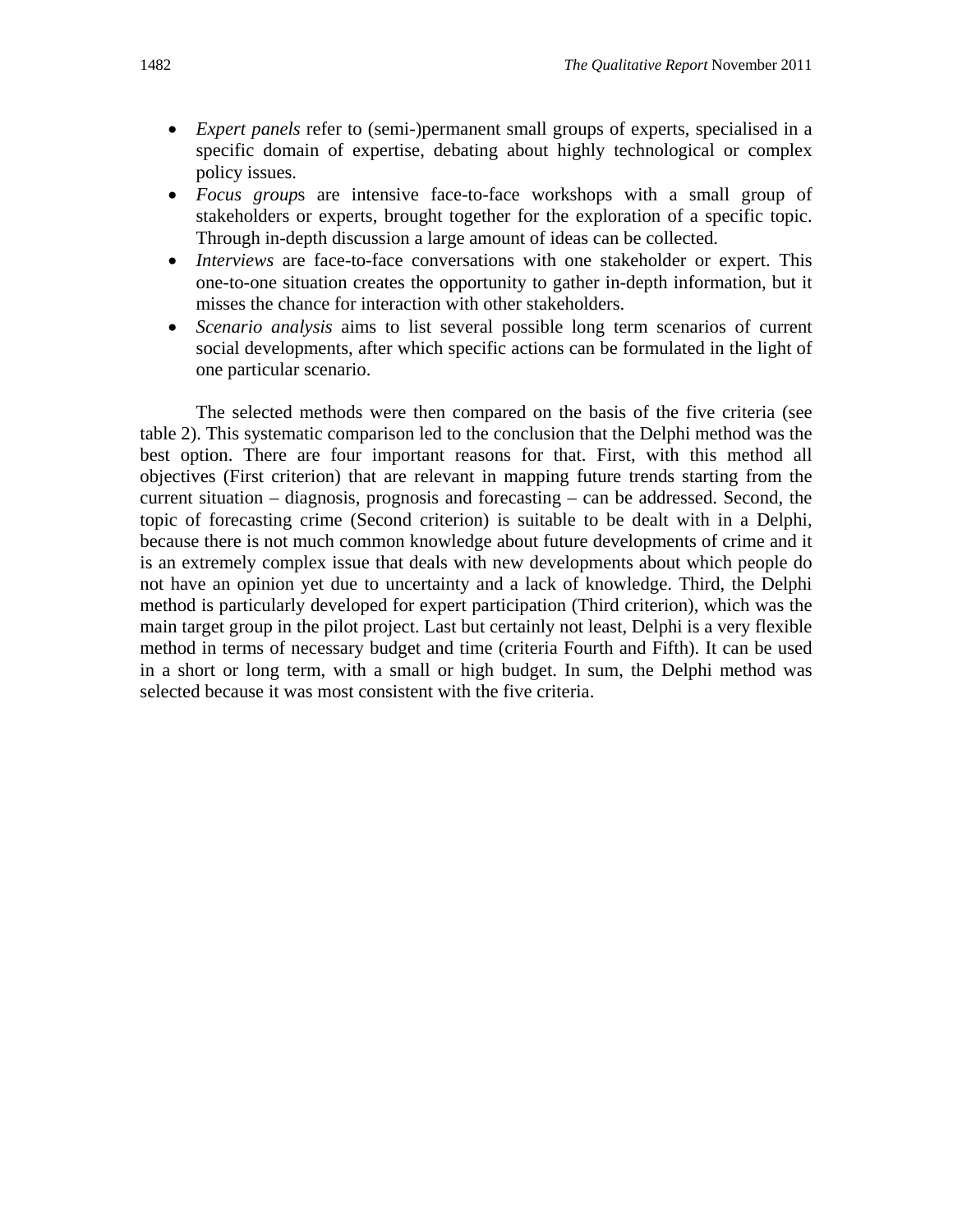| <b>METHOD</b>         |             | <b>OBJECTIVES</b> |                    | <b>TOPIC</b>     |                |                   |                    | PARTICIPANTS (TARGET GROUPS)        | <b>BUDGET</b>    | <b>TIME</b>        |
|-----------------------|-------------|-------------------|--------------------|------------------|----------------|-------------------|--------------------|-------------------------------------|------------------|--------------------|
|                       | DIAGNOSIS   | PROGNOSIS         | <b>FORECASTING</b> | <b>KNOWLEDGE</b> | MATURITY       | <b>COMPLEXITY</b> | <b>CONTROVERSY</b> |                                     |                  |                    |
| <b>Back casting</b>   |             | $\mathbf X$       | $\mathbf X$        | $\blacksquare$   | $\blacksquare$ | $+$               | $+/-$              | <b>Everyone</b>                     | $1 - 3$          | <b>Medium</b> term |
| <b>Brain</b> box      | X           |                   |                    | $\blacksquare$   | $\blacksquare$ | $+$               | $+$ -/             | Small group with specific expertise | 3                | <b>Variable</b>    |
| Cross-impact analysis |             | XX                |                    | $\blacksquare$   | $\blacksquare$ | $^{+}$            | $+/-$              | <b>Experts</b>                      | $1-3$            | <b>Medium</b> term |
| Delphi method         | X           | $\mathbf X$       | X                  | $\blacksquare$   | $\blacksquare$ | $+$               | $+/-$              | <b>Experts</b>                      | $1 - 3$          | <b>Variable</b>    |
| Dynamic mind mapping  | $\mathbf X$ | XX                |                    | $\blacksquare$   | $\blacksquare$ | $+/-$             | $+/-$              | <b>Stakeholders</b>                 | $\mathbf{1}$     | <b>Short</b> term  |
| Expert panel          |             | XX                |                    | $\blacksquare$   | ٠              | $+$               | $+/-$              | <b>Experts</b>                      | $\boldsymbol{2}$ | <b>Variable</b>    |
| Focus group           | XX          |                   |                    | $+/-$            | $\blacksquare$ | $+/-$             | $+/-$              | <b>Stakeholders</b>                 | $\mathbf{1}$     | Short term         |
| <i>Interview</i>      | $\mathbf X$ | $\mathbf X$       | $\mathbf X$        | $\blacksquare$   | $\blacksquare$ | $+/-$             | $+/-$              | <b>Everyone</b>                     | $\boldsymbol{2}$ | Short term         |
| Scenario analysis     |             | XX                |                    | ٠                | $\blacksquare$ | $+$               | $+/-$              | <b>Everyone</b>                     | $1 - 3$          | <b>Medium</b> term |

## Table 2. *Comparing Different Forecasting Methods on the Basis of Five Criteria*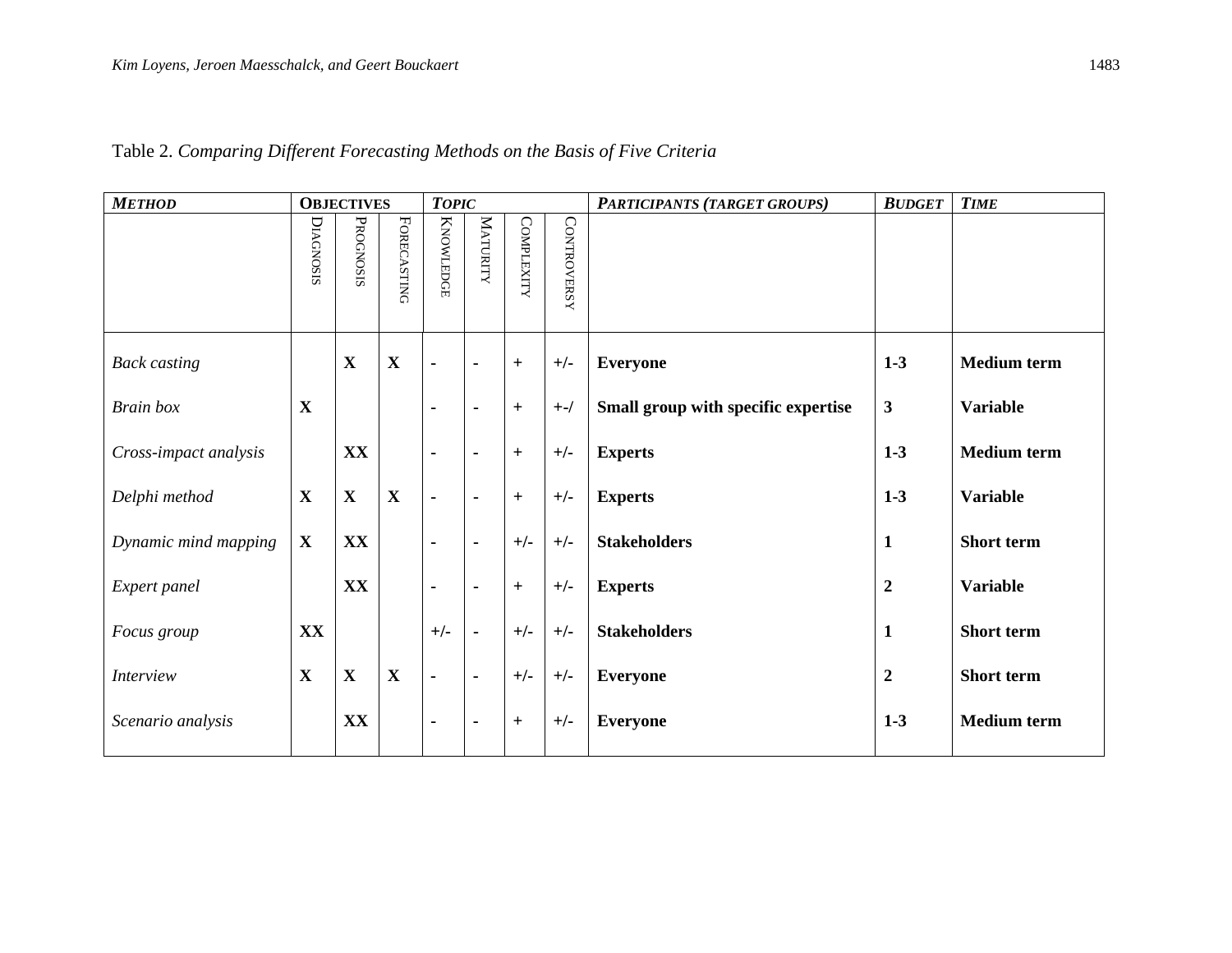#### **Case Study: Delphi in the Belgian Federal Police**

Before going into the details of the pilot project in the Belgian Federal Police, we will first briefly discuss the role of the authors in this case study analysis. Both Professor Jeroen Maesschalck and Kim Loyens work at the Leuven Institute of Criminology, where they combine criminology and public administration. Professor Geert Bouckaert from the Public Management Institute is specialised in public administration. For this pilot project, the authors were invited by the funding body to provide support to list and compare several methods of crime forecasting involving experts, on the one hand, and to select the most suitable method and implement it in the pilot project, on the other. This article provides an evaluation of the whole process. Despite our involvement in the pilot project, our attempt is to maintain objectivity.

In the case study the application of the Delphi method in a pilot project of the Belgian Federal Police is analysed. This pilot project was carried out between 2006 and 2007 by the section Strategic Analysis, which was then part of the Direction of Coordination and Functioning of the Federal Police (*Directie van de Coördinatie en de Werking van de Federale Politie / Direction de la coordination et du fonctionnement de la Police Fédérale*). The section Strategic Analysis is responsible for the realisation of the National Security (Crime) Image (2006, [*Nationaal Politieel Veiligheidsbeeld / Image Policière Nationale de Sécurité])*, in which the current and long term safety problems in Belgium are reported. This document is an important source of information, on the basis of which the "National Security Plan (*Nationaal Veiligheidsplan*) 2008-2011", which contains police priorities for the coming years, is developed.

The "National Security (Crime) Image (2006)" is developed on the basis of two types of analysis. First, current crime and safety problems are analysed, using innovative methods, like risk analysis (focusing on threat, vulnerability and impact) and geographic profiling. This leads to a systematic overview of the nature, scale, seriousness and significance of all kinds of criminal phenomena (e.g., theft, corruption, terrorism, sexual offences, etc.), offender groups and different kinds of targets in Belgium. This is, however, but one aspect of the National Security (crime) Image (2006). The second one is the assessment or prognosis of future developments of crime, which is extremely difficult, but indispensable in the process of establishing police priorities. These data are normally collected through the analysis of several data bases and interviews with specialists within or outside the Police, but in 2006 the decision was made to gather data through a Delphi exercise among experts.

### **The Selection of Experts**

One of the first questions in the pilot project was which target population would be the most appropriate to participate in the Delphi and would thus be able to make the best contribution to the forecasting exercise of future developments of crime. The "risk escalator" of Renn (2003) can be helpful to answer this question. According to Renn, the nature of a policy issue is the most important factor when determining target groups for policy participation. When a problem is complex, the involvement of external experts is the best option. When dealing with uncertainty (i.e., problems experts cannot solve on their own) one has to broaden the group aimed at. Then all stakeholders and directly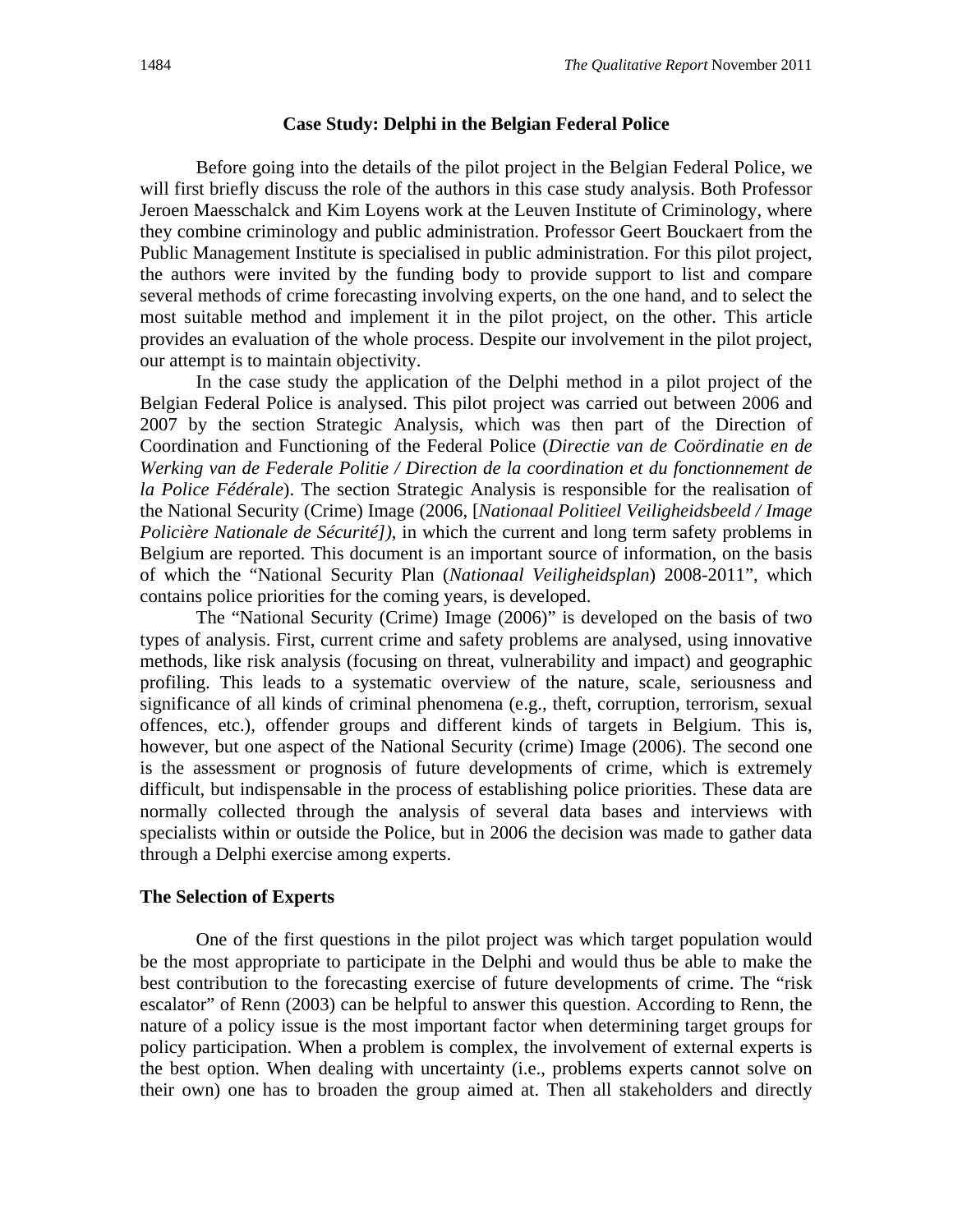affected groups should be involved, because they are familiar with the interests, values and uncertainties in their domain of expertise. According to Renn, the involvement of the general public is only necessary when dealing with an ambiguous policy issue. One example of the latter would be the topic of scientific developments (e.g., clone technology) that could lead to ethical questions about the acceptability of certain practices. In such cases ordinary citizens can make a value judgment and determine whether certain decisions are acceptable and/or desirable.

In this specific case, complexity and uncertainty play an important role, because predicting future criminal trends is both complex and a matter of uncertainty. Therefore, the involvement of external experts and other stakeholders (e.g., police officers and magistrates in the field) is required. The involvement of "ordinary citizens" could also be useful when discussing policy decisions based on the expert analysis of future developments of crime. The opinion of individual citizens can for example be valuable in determining the social acceptability of certain political priorities in the criminal policy (Organisation for Economic Co-operation and Development [OECD], 2001). However, the commissioner of the pilot project had already decided not to involve regular citizens, but experts.

Because the validity of the results in a Delphi highly depends upon the "quality" of the experts, this phase is a very crucial and delicate one (Landeta, 2006). Therefore, the research team conducted a scan of Delphi literature and other material in the field of expert participation. Based on this literature review, an extensive – but probably not exhaustive – list of relevant selection criteria was developed (Webby & O'Connor, 1996; Rowe & Wright, 1999; Loo, 2002; Slocum, 2005; the FOR-LEARN online foresight guide, 2005; Landeta, 2006). Two general recommendations seem to prevail when selecting experts: (a) there is not one recipe and (b) first make a profile. There is indeed "not one recipe" in selecting experts. The relevant selection criteria depend on objectives, complexity, necessary expertise, method, budget, etc. Therefore, it is important to make a specific profile of the "type of experts" you want to involve. A profile consists of two features: composition and balance. First, composition refers to the necessary expertise and characteristics of the participants. The main question is which domain-specific knowledge is needed to give a valuable contribution to the participatory project. Second, there should be a balance in the division of opinions and approaches of the participants to avoid the situation in which the discussion is being dominated by one specific group in (dis)favour of a specific stock of ideas. Based on these principles and recommendations in the literature a series of criteria was selected for this pilot project. Specifically, each expert had to fulfill six conditions before he or she could be selected: expertise, commitment, autonomy, independency, open-mindedness, and motivation (see table 3).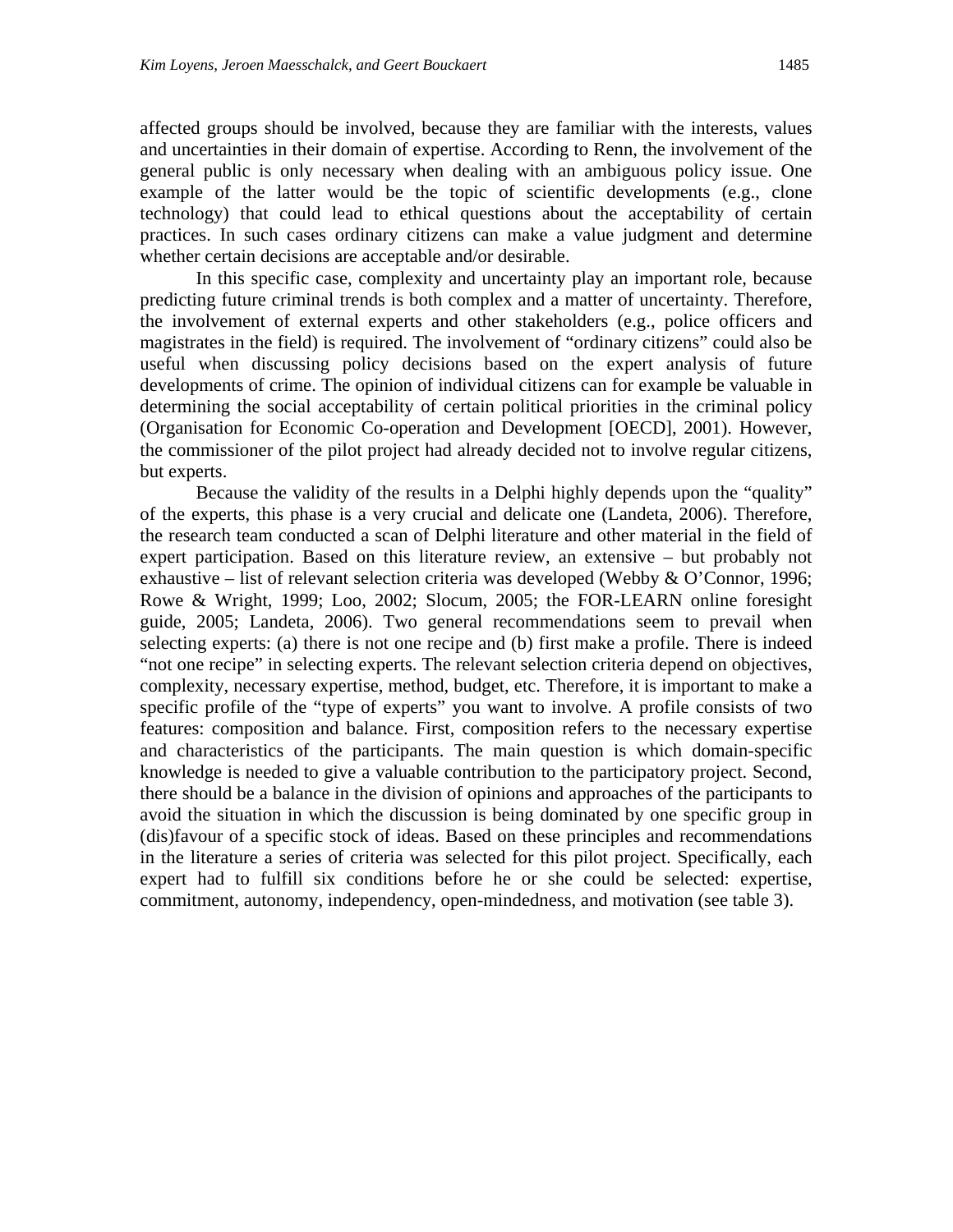## Table 3. *Criteria for the Selection of Individual Experts*

 *Expertise*: The participants must be experts in one or several specific and relevant domains. Therefore experts belonging to the following groups could be selected: the Police (federal and local), the ministries ("Federal Public Service" in Belgium) of Home Affairs and Justice respectively, insurance companies (e.g. experts in car theft, burglary…), academics, IT staff (e.g. experts on trends in cyber criminality), bank sector, experts in forgery/drugs/hormones/etc., investigative journalists, etc.

 *Commitment*: The participants should be willing to invest time and energy in the project.

 *Autonomy*: Experts must be able to speak autonomously, and not (only) as a representative of an organization. The main purpose of a Delphi is to collect the opinions of experts and not the viewpoints of the organizations they represent.

 *Independence*: An expert is independent if the outcome of the Delphi will not affect him/her in a direct manner, so he/she can speak freely without fearing the consequences for his/her own position.

 *Open-mindedness*: The participants must be open to feedback and willing to give account for (and sometimes even reconsider) their own opinions.

 *Motivation*: Motivation is important to avoid experts giving up during the process. In part this can be influenced by the organizing team, for example by giving background information about the importance of the project, emphasizing the fact that they are "perfect for the job", explaining "what is in it for the expert" and how their participation can have an impact on strategic decisions and police priorities, etc.

After this first selection, the commissioning unit also tried to obtain a "balanced group of experts" where there was equilibrium not only between heterogeneity and homogeneity, but also between creativity and practicality on the part of the participating individuals. First, we will discuss the heterogeneity versus homogeneity dilemma. A heterogeneous composition leads to the enrichment of the results, because different viewpoints and alternative ideas are heard (e.g., domain of expertise, world orientation, sex, age, region, etc). Still, a certain degree of homogeneity is necessary to be able to start from a common basis. Second, there is also the creativity versus practicality dilemma. Because forecasting future developments is a creative process, the group of participants should consist of at least some creative and visionary individuals, who can think "out of the box." Still, when determining concrete actions—as a consequence of those creative ideas—you also need several practice-oriented experts, who can translate long-term goals and strategic decisions into short-term actions. Their "practical awareness" can be very valuable.

A final issue in the selection of participants is the number of experts. This mainly depends on the situation, topic, method, objectives, budget, etc. Armstrong (2001) recommends that there should be at least five participating experts in a Delphi. When there is also an oral discussion at the end of the process, he considers 20 participants the absolute maximum. In the pilot project 20 internal and 27 external experts were contacted, and about 30 to 60 percent (depending on the specific round in the Delphi) agreed to participate. For the internal police experts there was a lower participation level in the written round (unlike the external experts they only participated in one of the two written rounds) than in the oral round (respectively six versus 12 out of 20). For the external experts the participation in the first written round was quite high, but dropped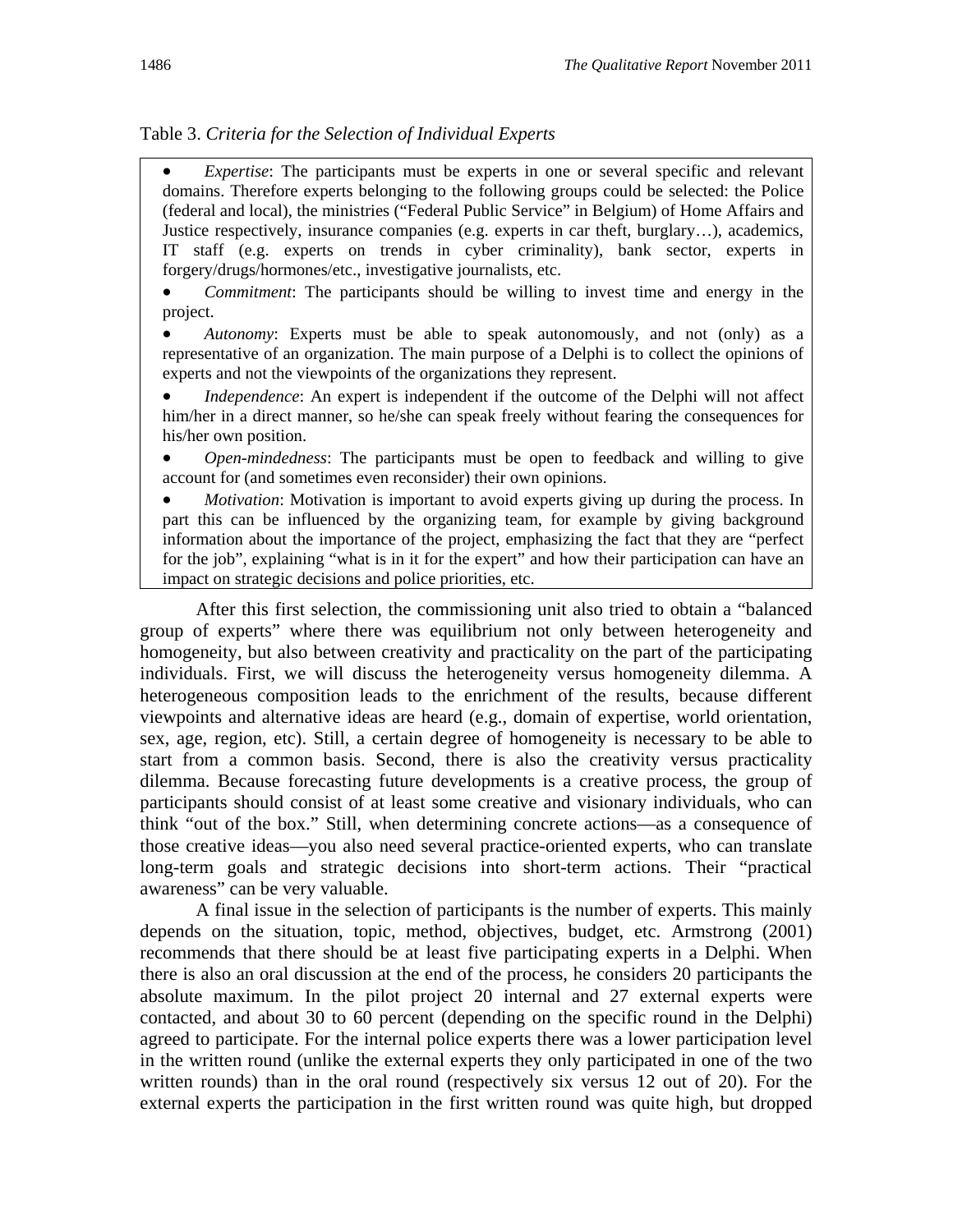drastically in the second written round (respectively 14 versus three out of 27), to rise again in the oral round at the end (nine out of 27).

The low participation level in some of the written rounds is most likely due to the fact that the Delphi started in the summer (in 2006). While of course some people are on holidays in this period of the year, this is often also considered a convenient time to finalize a publication or to get some other work done for which, otherwise, there is no time. Still, the organizing team was satisfied with the response. Arguably, the participation rate is not only highly dependent on the nature of the topic, but also of the type of organization. Because "crime" is a hot topic and the section Strategic Analysis of the Police is a "high profile" organization, several experts considered it their duty to participate, especially those in the public sector where there was hardly any drop-out. In the academic world, however, the response was rather low. The latter could be explained by a very busy time schedule and the lack of immediate gain in academic terms. The intensive efforts of the Delphi participation would not lead to a publication or any form of personal recognition because the experts would contribute anonymously.

#### **The Organisation of the Delphi**

After the selection of experts, the actual Delphi was organized between August 2006 and January 2007. The decision was made to work with two different groups of experts. The first group would do the preparatory work for the actual Delphi by the second group. Because the pilot project was a forecasting exercise the results could be rather diffuse and incoherent if there would be no clear selection of topics. Hence, it seemed necessary to organize a preparatory phase, in which a small number of (mainly internal police) experts made a selection of issues that would be treated in the actual Delphi. In cases where the Delphi method is used in a forecasting exercise this could be an interesting innovation leading to a more focused and profound discussion about a small number of central issues. Table 4 (see below) gives an overview of the numbers of experts that were contacted in the preparatory phase and the actual Delphi, and the numbers of experts that really participated in each round.

| <b>Phase in Project</b>                             | <b>Internal police experts</b> | <b>External experts</b> |
|-----------------------------------------------------|--------------------------------|-------------------------|
| Preparatory phase (contacted)                       |                                |                         |
| Preparatory phase (participation)                   |                                |                         |
|                                                     |                                |                         |
| Actual Delphi (contacted)                           | $+20$                          | $+27$                   |
| Actual Delphi 1 <sup>st</sup> round (participation) |                                | 14                      |
| Actual Delphi $2nd$ round (participation)           |                                |                         |
| Actual Delphi participation face-to-face round      |                                |                         |

Table 4. *Experts in the Preparatory Round and Actual Delphi*

**Preparatory workshops.** The main purpose of the preparatory work was to provide the necessary material for the discussion about future criminal developments. The experts within these preparatory workshops were asked to identify social trends that could occur or further develop in the period between 2008 and 2011 (this medium term perspective corresponds to the period covered by the "National Security Plan" to which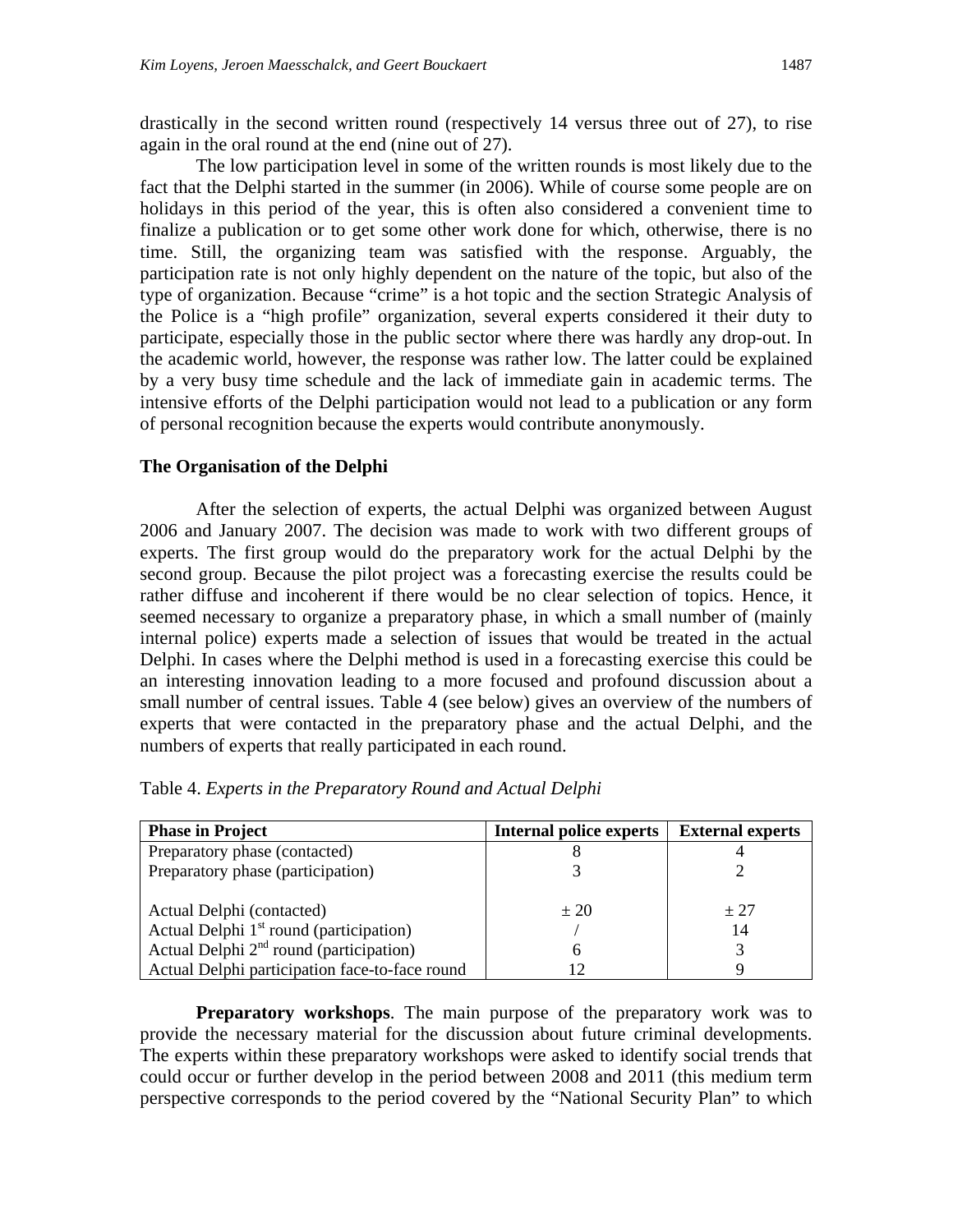this forecasting exercise hopes to contribute). In order to keep the project manageable and focused, a small number of social trends were selected that could become driving forces for future delinquency and could thus have an impact on the future development of crime (e.g., globalisation, multiculturalism, technological developments, etc). Two workshops were organized to brainstorm with a small group of experts, in various rounds, about possible driving forces and organize them in different categories (e.g., social, economic, political, etc.). Because this activity required both knowledge of criminal phenomena and creativity, the decision was made to select several specialists within the Police, but also some external experts, able to "think out of the box."

The result of these interactive meetings was, on the one hand, a list of seven driving forces that could have an impact on future crime and safety problems – particularly globalisation, migration, individualism, polarisation, economical transformations, aging, technological revolution, and changed governmental tasks – and, on the other, a very preliminary identification of criminal trends linked to these driving forces. These sessions together with a limited literature review by the commissioning unit offered the necessary basic information that could then be further elaborated in the actual Delphi.

**The actual Delphi**. The actual Delphi consisted of three rounds. In round one and two the participating experts responded individually to a questionnaire (through e-mail). They met in person in round three, which was a face-to-face workshop.

*Round one*. The questionnaire for the first round was sent to the external experts through e-mail. For each of the seven driving forces the participants were asked to provide a list of new social and criminal trends that could appear in the following five years (until 2011) as a consequence (at least partly) of these driving forces. The experts were also asked to give a brief description of each criminal trend: type of crime, expected location(s), target(s), tactic(s) and profile of offender(s). After completing the questionnaire individually and anonymously, they returned it to the organizing team. They analysed the answers of all experts, which led to an anonymous and structured document of 50 pages including all the written contributions about criminal trends for each driving force.

*Round two.* In the second round, this summary was sent to both internal and external experts. Each external expert received feedback from the organizing team. This included two types of information: (a). requests for more explanation or argumentation about their own contribution (if necessary) and (b). confrontation with possible contradicting answers of different experts. The experts were asked to respond to the feedback and make an overall evaluation of the anonymous answers of all the participants, including their own. Although the experts would eventually meet, it was essential that the contributions remained anonymous. The results of the second round were then analysed by the commissioning unit.

*Round three.* The third round – which consisted of two face-to-face workshops (one for the internal and one for the external experts) – started with a presentation of the organizing team where each driving force was explained and linked to criminal trends,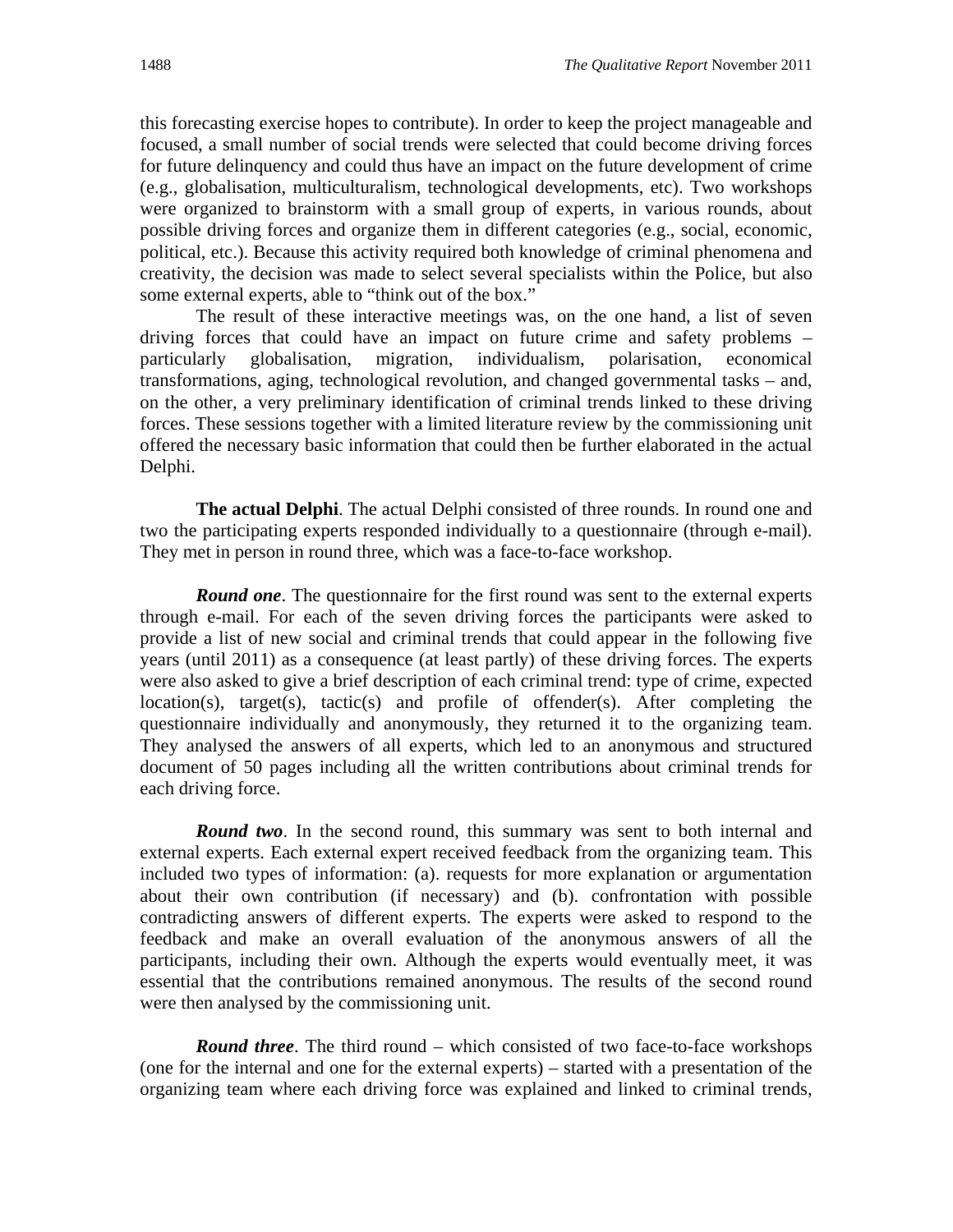followed by an intensive debate by the experts who were asked to respond to the results of the Delphi.

#### **An Evaluation of the Pilot Project**

This section provides an overall evaluation of the application of the Delphi method in the pilot project. An attempt is made to identify the most important conditions for successful expert participation, but also pitfalls and lessons for future applications of the Delphi method. First, the importance of a preparatory phase, which could be an innovation to the Delphi method, is emphasized. Second, several implementation challenges are listed. We conclude with an overview of the most important contributions of the Delphi method.

#### **The Importance of a Preparatory Phase**

The preparatory work of the first group of experts was considered an essential part of the pilot project. The experts managed to provide a useful contribution to the actual Delphi, because the seven driving forces and the associated criminal trends that they identified really shaped the pattern of the next phase. The general list of driving forces was used to clarify the desirable direction of the expert contributions in the actual Delphi, while it offered a sufficiently broad scope of very diverse issues. In the Delphi literature the relevance of a preparatory phase is hardly discussed. Based on the experiences in the pilot project of the Belgian Federal Police the conclusion can be made that preparatory workshops with mainly internal experts can improve the quality of the actual Delphi, mainly because it could lead to more in-depth discussion by the external experts since they are confronted with specific topics that were already pre-analysed.

#### **Implementation Challenges in the Pilot Project**

In general, the section Strategic Analysis of the Belgian Federal Police considered the Delphi project a successful exercise, especially with respect to the results. There were, however, some difficulties in the implementation process. At least four challenging implementation issues can be distinguished.

First, participation is voluntarily and entirely based on the goodwill of individual experts. For the organizer, it can be a hard and sometimes disappointing task to motivate participants. Because gifts and rewards were not considered an option (as a consequence of both ethical and budgetary reasons), a number of arguments were used in attempts to convince individual experts, going from "this project deals with a hot topic" and "participation could broaden your occupational network", to "it is your duty as a public servant to participate." The latter argument seemed to be quite convincing for members of governmental organizations that were contacted. It appears that these actors acknowledged their social responsibility (especially because the request came from the Police) and, thus, felt an intrinsic obligation to cooperate. A more difficult group to persuade were the academics, who gave reasons like overbooked agendas and urgent deadlines. In addition to the bad timing of the Delphi and the short deadlines that were imposed, there is another possible explanation for this. Contributions to the Delphi would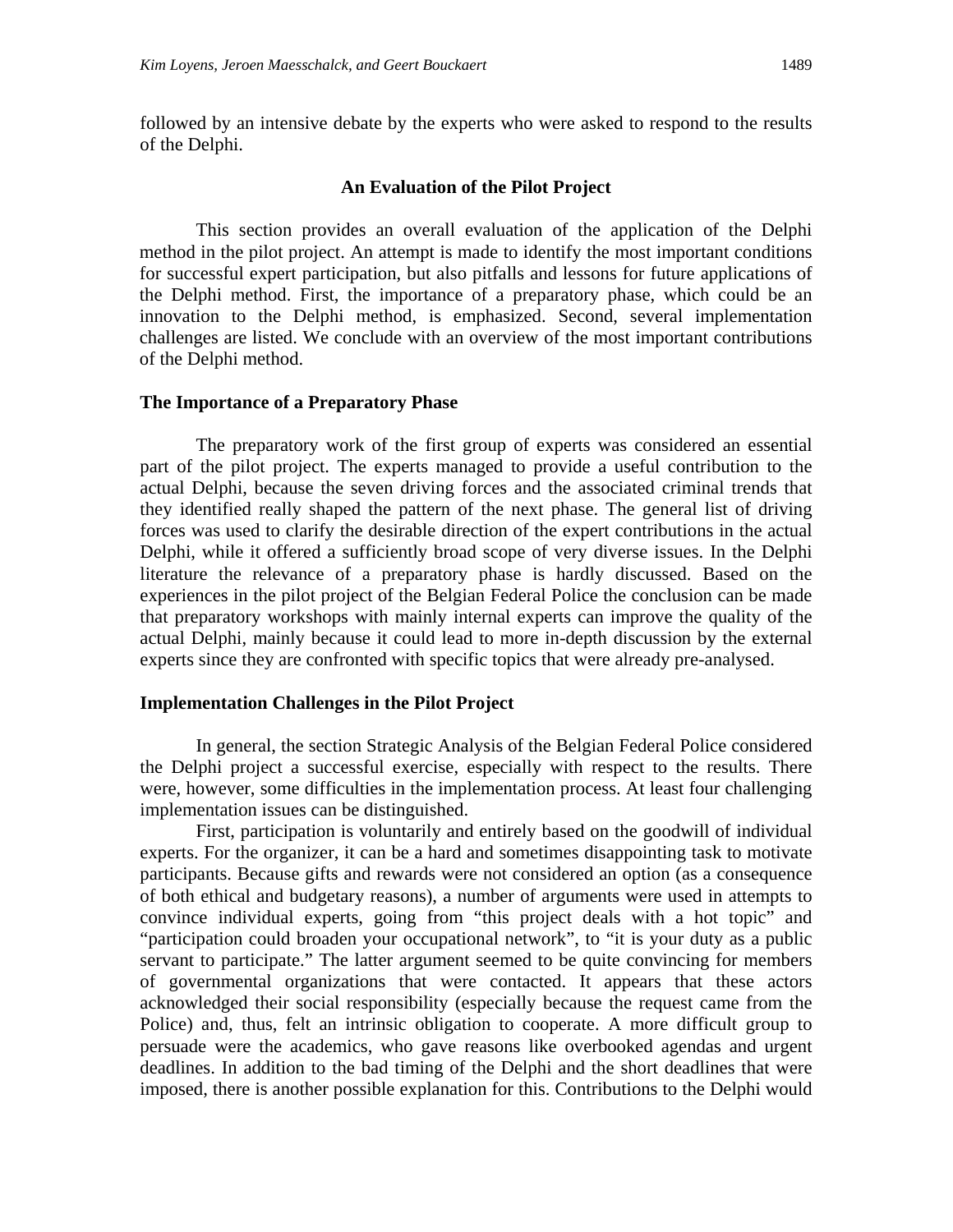be considered anonymous, implying that the names of the experts would only appear in a general list of participants in the final publication of the results. The lack of personal recognition for individual contributions could, especially for academics, lead to a negative answer on the question "What is in it for me?" Nevertheless, referring to the upcoming face-to-face workshop at the end, which could be a very good opportunity to do some networking, was convincing for some academics. This confirms the fact that, for the organizer, it is extremely important to build in several non-financial "rewards" (e.g., mentioning the names of the experts when presenting the final document to the authorities, providing opportunities to network, etc), thus giving participants the feeling they will receive the recognition they deserve.

The second implementation challenge can be derived from the previous one. Due to the voluntary nature of the Delphi procedure, and the fact that cooperation is based on the goodwill of individual participants, the contributions of various experts differed to a great extent in terms of length, quality, depth, and thoroughness. Some reactions were rather minimalist, while others were real "pieces of art", according to one of the commissioners. There were contributions of no more than two lines, but also elaborated texts that were compiled through the joint effort of several members of a working group that some of the participating experts assembled in their own organization. The experts' creativity, inspiration, motivation and goodwill are, as stated above, important preconditions for a successful Delphi. The specific theme dealt with was, however, also an important determinant. Some topics, like for example "migration" and "technological revolution", were elaborated to a higher extent than "economy" and "aging." As for aging, several experts stated that the most drastic effects would only occur in the year 2030, which is outside the scope of this forecasting exercise. This could, at least partly, explain why the issue has not been elaborated as extensively as the other ones. Migration, on the other hand, might have been discussed more extensively, because of its political sensitivity and visibility. It is unclear why "technological revolution" has been discussed more, and "economy" less.

The third implementation challenge concerns discrepancies between the first and the second written round. Not only the number of external experts decreased drastically in the second round (from 14 to three), but also the quality and thoroughness of the contributions diminished. As for the latter, the experts in the second round did make a few adjustments to their own contributions, and came up with some bright ideas that occurred by way of association, but only to a rather limited extent. No participant dared to formulate feedback towards other experts or arguments for/against a particular statement. This could be explained by an understandable reservation to criticize other expert opinions (although this argument can be contested by referring to the anonymous nature of the Delphi) or the lack of clear guidelines about the relevance and usefulness of the second round. Some experts could have had the idea that all had already been said and done in the first round. Why, then, formulate one's opinion once more? Nevertheless, the ultimate purpose of the Delphi method is the accumulation of elaborated and wellargued opinions or ideas, which could be achieved in an iterative process of several rounds in which experts formulate answers to the proposed feedback (Strauss & Zeigler, 1975). The drastic decrease of experts in the second round could also show a decline of motivation for further participation in the project. This is, however, inconsistent with the observation that in the final face-to-face round no less than nine external experts in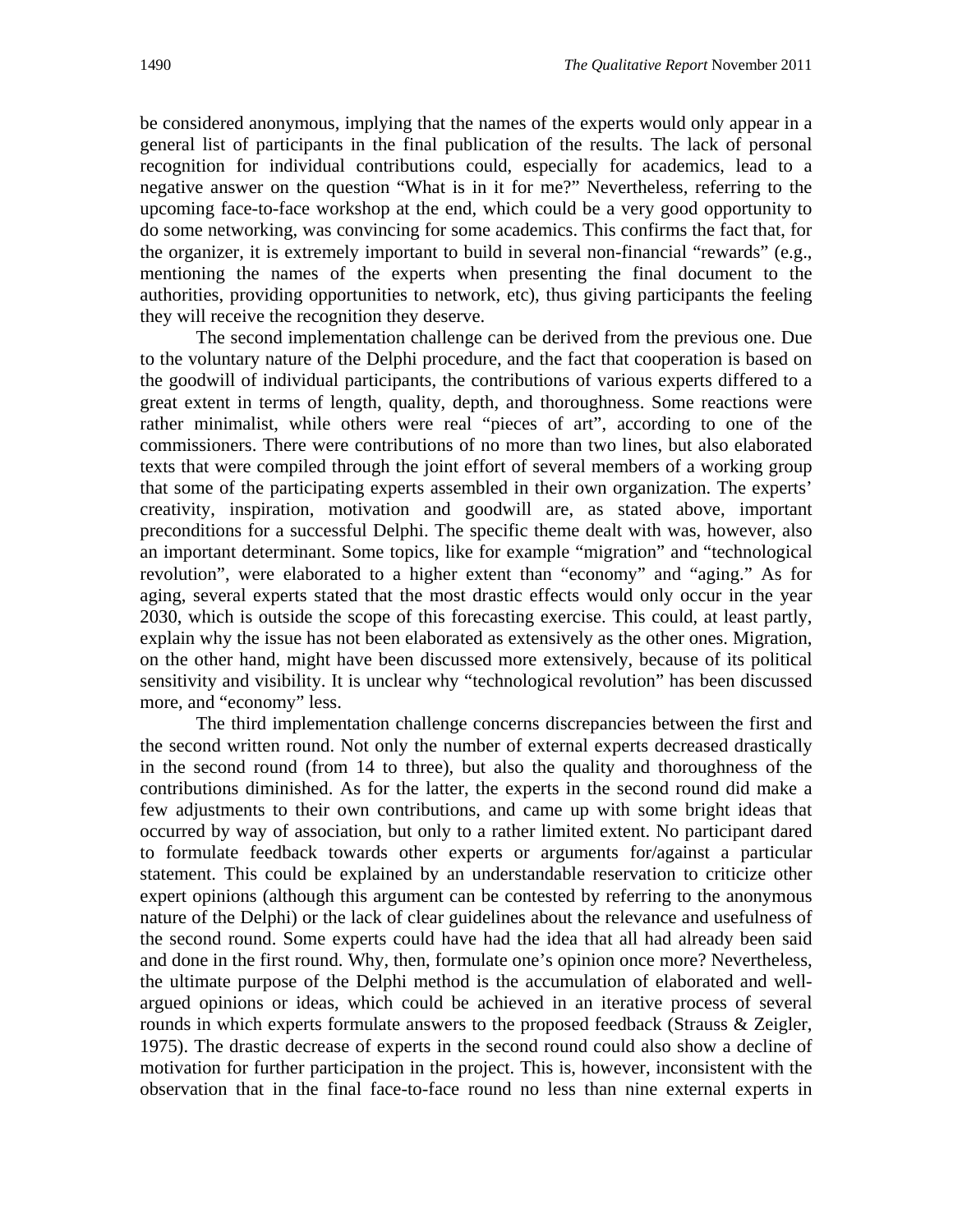workshop one (three times more than in the second round) and 12 police experts in workshop two (two times more than in the written round) were present.

A final implementation issue concerns timing, which was one of the main problems in the pilot project. Because of a number of delays the postulated timing could not be respected. Delay can be caused by several factors, including personnel shortage, workload problems, lack of resources, etc. However, in this particular pilot project it was presumably caused by the fact that many of the participating experts did not respect the deadlines. In the first round, only one of them responded in time. The others only responded after having been reminded. The members of the commissioning unit mention three possible explanations. First, as mentioned above, participation is voluntary, so the organizing team could not force the experts to respect the deadline. Second, the target group was a high profile group of experts with a busy schedule. Third, the timing was not ideally chosen. While the summer holidays appeared ideal, it turned out that many of the respondents had different priorities in that period. To deal with the timing issues, the commissioning unit responded in two ways. On the one hand, the remaining experts who did not yet complete the questionnaire were interviewed leading to a higher workload for the organizing team. On the other, the deadline was postponed in the first round. However, in the second round, late submissions were disregarded. This could probably explain a great deal of the drastic drop-out in the second round. In the final face-to-face workshop, a larger group of experts was attracted once more.

#### **Main Contributions of the Delphi Method in the Pilot Project**

Notwithstanding the challenging implementation issues mentioned above the pilot project was still considered satisfactory. Four major contributions of the Delphi method in this specific case are worth mentioning. First, the most important contribution of the Delphi was, according to the commissioning unit, the collection of various ideas and opinions concerning one particular topic, coming from different perspectives. Although the ideas themselves were not always that innovative as such (at least not from the viewpoint of an expert), the result was innovative because expertise from different domains was centralized and applied to the topic of criminal trends.

A second contribution is the seemingly less successful second round of the Delphi. While the first round was of the utmost importance for the accumulation of knowledge and expertise, the second round (despite the weaknesses mentioned above) was also considered essential. The main reason for that was that this round turned out to be a necessary preparatory phase for the face-to-face round. By first thinking and writing about the topic independently (in round one), and then reflecting and (for some) commenting on other experts' texts (in round two), the participants were ready to discuss the topic in a focused and in-depth manner during the group interaction (in round three). Without the second round, where they could read and think about other participants' opinions, the risk of the face-to-face workshop ending up in an overly broad, vague and empty discussion would have been much higher.

A third contribution is the avoidance of narrow-mindedness by using the Delphi method. By looking at a particular issue from various perspectives—in this case the different domains of expertise of the participants—the scope of analysis is broadened extensively.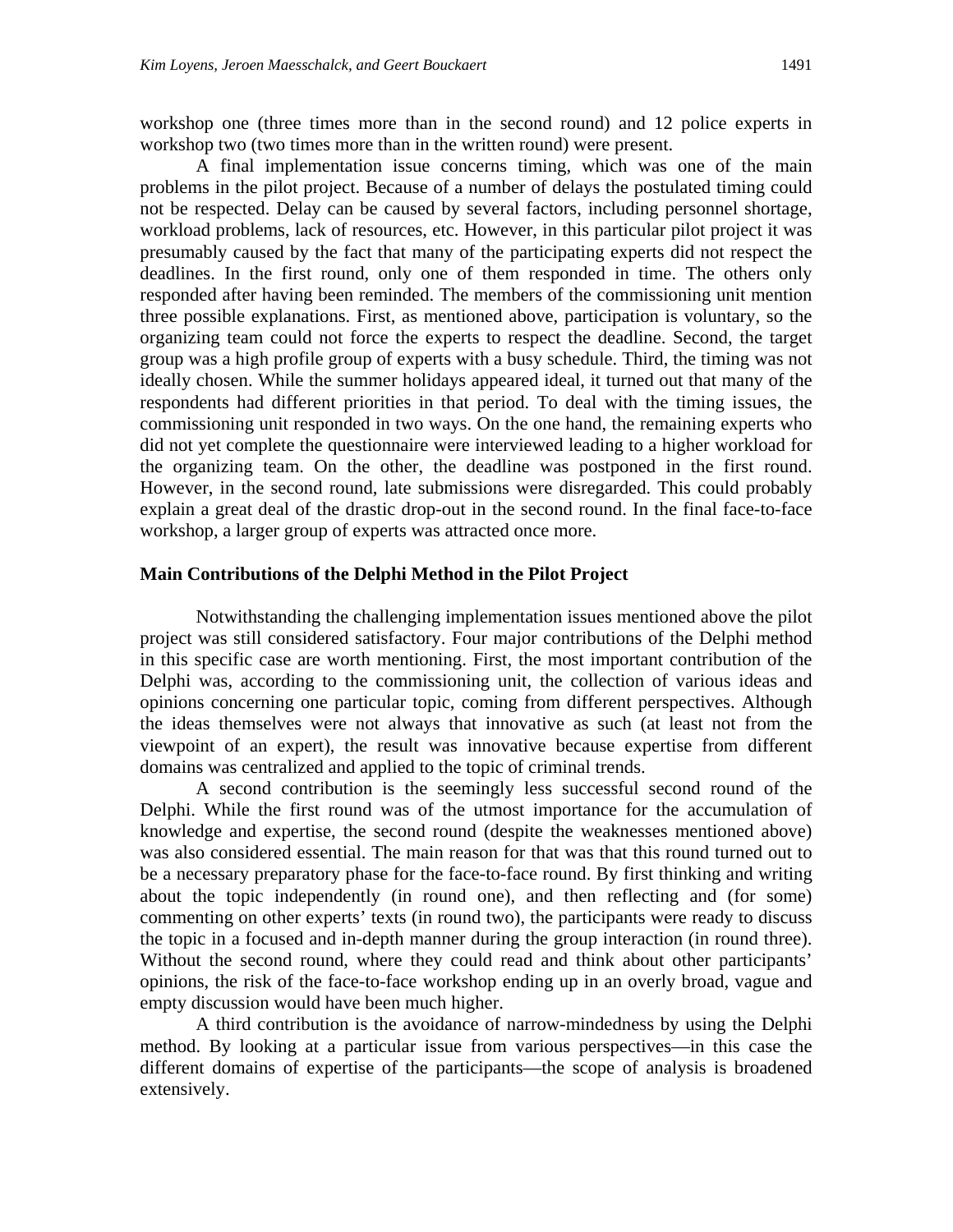A final contribution of the Delphi method, is an unintended side effect. Because the face-to-face workshop was, by most participants, considered extremely interesting and valuable, the idea was raised to continue the activities of this forum of experts in a new deliberative platform which would regularly meet (for example once a year).

#### **Conclusions and Recommendations**

This article attempted to demonstrate how the Delphi method can be used in the participation of experts in the forecasting of criminal trends. In our opinion, this case study analysis could be relevant for both practitioners and researchers.

As for practitioners, at least four necessary conditions of success for future applications of the Delphi method can be formulated. First, the most crucial precondition of a successful Delphi is, obviously, the quality and reputation of the participating experts. Hence, a well-considered selection phase—with a clear profile, an appropriate composition and the ideal number of participants—is of the utmost importance. The experts' reputation is particularly important when communicating the results. Still their opinions should be treated with caution and preferably verified. This verification could be organized in at least two ways: (a) by conducting an additional literature analysis or (b) by attracting more than one expert in a specific domain of expertise so as to allow the experts to correct or complement each other's contributions in the subsequent rounds.

A second condition for success is the motivation of experts, which can be increased by providing several non-financial "rewards" such as the mentioning of the experts' names when presenting the final document to the authorities or providing opportunities to network. The organization of a face-to-face workshop in the end was a crucial motivator in this particular project, which became clear in the increase of participation in round three (the workshop), compared to round two (written round).

Third, clear communication of guidelines and expectations in the several Delphi rounds could improve the quality of the contributions and perhaps diminish the significant differences between the various texts in terms of length, depth and profoundness. The preparatory work of the first group of experts helped to avoid this problem, because they selected a small number of well-defined topics that would be treated by the second group of experts in the actual Delphi. Due to the voluntary nature of the project, one can, however, not enforce (and maybe one should not expect) high quality and professional contributions. Appealing to the experts' sense of duty could be a convincing argument for some participants. Specifically for the second round, the commissioning unit should also determine the exact purpose of this additional reading and writing exercise. Is it the accumulation of knowledge and expertise or rather an attempt to reach consensus? This should also be communicated to the participants, because it certainly has an impact on their approach.

Fourth, the timing is an essential condition of success. Not only the period of the year should be selected carefully (most suitable for the target group), but also the maximum duration of each round (not too long and not too short) should be determined and maintained. It could be necessary to build in some back-up time after the deadline has passed (obviously concealed for the participants), during which the "disobedient" experts can be urged to still contribute. For those who are systematically delayed one could conduct an interview as an ultimate remedy.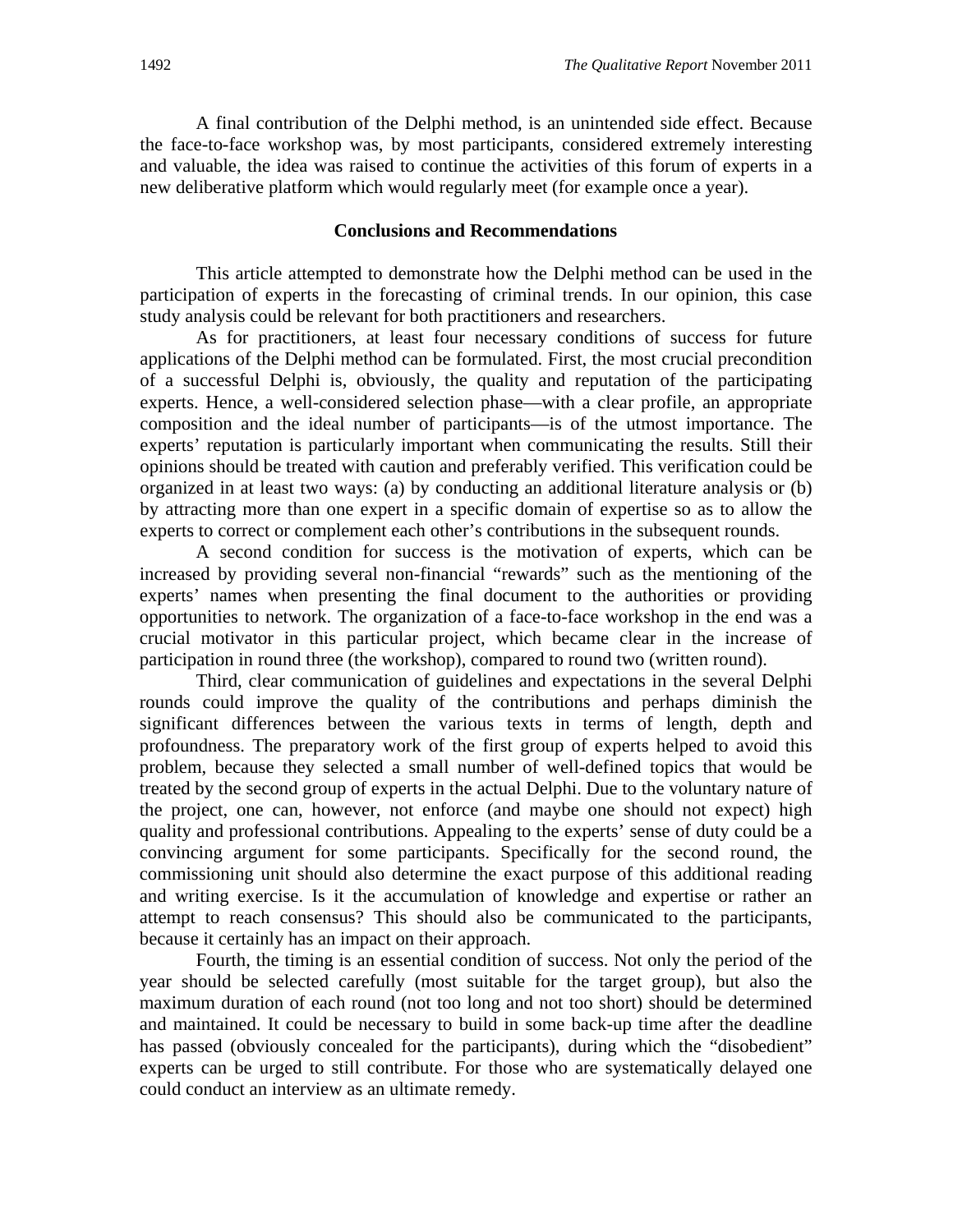It is important to add a final remark about an essential characteristic of the Delphi method: the anonymity of contributions. The literature suggests that the anonymity of the Delphi method creates some interesting benefits, like the decrease of the risk of "group think" mechanisms and social desirability bias. These were confirmed in the pilot project, but it became clear that the "anonymity rule" had one serious disadvantage. The academics were probably less motivated because their contribution would not lead to personal recognition nor to authorship of a publication. This should be kept in mind when organizing a Delphi.

We conclude with one important suggestion for future research. The case study in the Belgian Federal Police suggests that it can be interesting to evaluate initiatives in which Delphi or, generally speaking, judgmental forecasting methods are applied. It would be particularly interesting to conduct further case study research, in which not only general rules of thumb are formulated, as is the case in most articles about the Delphi method, but also the specific conditions are analysed under which a participatory method in a particular project can be successful.

#### **References**

- Armstrong, J. S. (2001). *Principles of forecasting*: *A handbook for researchers and practitioners*. Norwell, MA: Kluwer Academic Publishers.
- Bardecki, M. J. (1984). Participants' response to the Delphi Method: An attitudinal perspective. *Technological Forecasting and Social Change, 25*(3), 281-292.
- Christie, C. A., & Barela, E. (2005). The Delphi technique as a method for increasing inclusion in the evaluation process. *The Canadian Journal of Evaluation, 20*,105- 122.
- COSLA (1998). *Focusing on citizens: A guide to approaches and methods*. COSLA, Edinburgh. Retrieved from http://www.dundeecity.gov.uk/dundeecity/uploaded\_publications/publication\_285 .pdf
- Coutorie, L. (1995). The future of high-technology crime: A parallel Delphi study. *Journal of Criminal Justice*, *23*, 13-27.
- Dick, B. (2000). *Delphi face to face*. [On line]. Retrieved from: http://www.scu.edu.au/schools/gcm/ar/arp/delphi.html
- Ford, D. (1975). Shang Inquiry as an alternative to Delphi: Some experimental findings. *Technological Forecasting and Social Change, 7*, 139-164.
- Goldschmidt, P. (1975). Scientific inquiry or political critique? Remarks on Delphi assessment, expert opinion, forecasting, and group process by H. Sackman. *Technological Forecasting and Social Change*, *7*, 195-213.
- Goodman, C. M. (1987). The Delphi technique: a critique. *Journal of Advanced Nursing, 12,* 729-734.
- Hill, K. Q., & Fowles, J. (1975). The methodological worth of the Delphi forecasting technique. *Technological Forecasting and Social Change*, *7*, 179-192.
- Janis, I. L. (1982). *Groupthink: Psychological studies of policy decisions and fiascoes*. Boston, MA: Houghton Mifflin.
- Keeney, S., Hasson, F., & McKenna, H. (2006). Consulting the oracle: Ten lessons from using the Delphi technique in nursing research. *Journal of Advanced Nursing, 53*,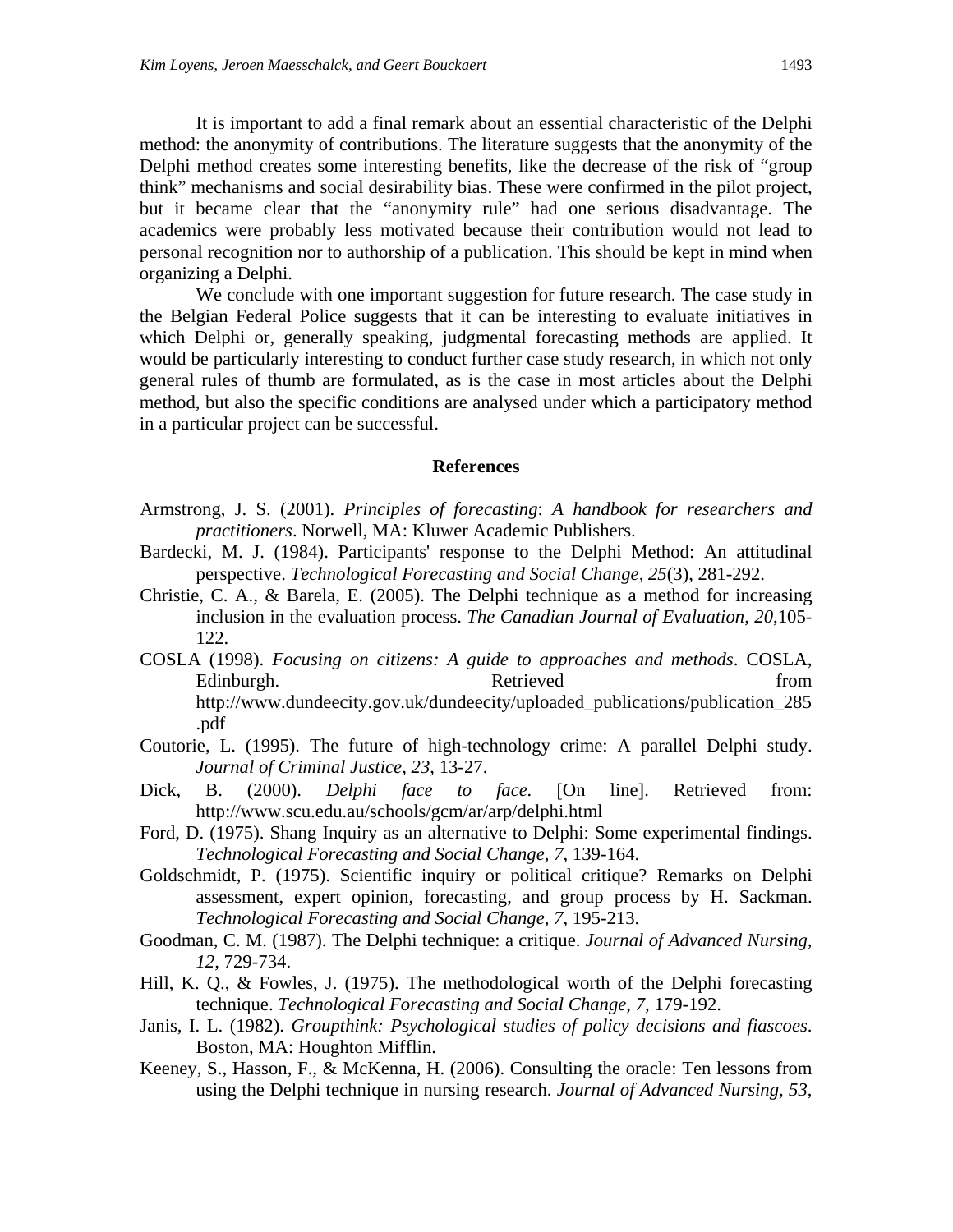205-212.

- Landcom. (2002). *Stakeholder consultation workbook*. [Workbook]. Retrieved from http://www.landcom.com/downloads/file/forpartners/StakeholderConsultationWo rkbook0905.pdf
- Landeta, J. (2006). Current validity of the Delphi method in social sciences. *Technological Forecasting and Social Change*, *73*, 467- 482.
- Loo, R. (2002). The Delphi method: A powerful tool for strategic management. *Policing: An International Journal of Police Strategies & Management*, *25*, 762-769.
- Loyens, K. & Van de Walle, S. (2006). *Methoden en technieken van burgerparticipatie: Strategieën voor betrokkenheid van burgers bij het Federaal Plan Duurzame Ontwikkeling* [Citizen participation methods and techniques: Strategies for the involvement of citizens in the federal policy plan on sustainable development]. Leuven: Public Management Institute.
- Organisation for Economic Co-operation and Development ([OECD], 2001). *Citizens as partners: Information, consultation and public participation in policy-making*. Paris: OECD.
- Powell, C. (2003). The Delphi technique: Myths and realities. *Journal of Advanced Nursing*, *41*, 376-382.
- Renn, O. (2003). Acrylamide: Lessons for risk management and communication. *Journal of Health Communication*, *8*, 435-441.
- Rieger, W. (1986). Directions in Delphi developments: Dissertations and their quality. *Technological Forecasting and Social Change*, *29*, 195-204.
- Riggs, W. (1983). The Delphi technique: An experimental evaluation. *Technological Forecasting and Social Change*, *23*, 89-94.
- Rowe, G. & Wright, G. (1999). The Delphi technique as a forecasting tool: Issues and analysis. *International Journal of Forecasting*, *15*, 353-375.
- Rowe, G., Wright, G., & Bolger, F. (1991). Delphi: A reevaluation of research and theory. *Technological Forecasting and Social Change*, *39*, 235-251.
- Sackman, H. (1974). *Delphi assessment, expert opinion, forecasting, and group process*. Santa Monica, CA: Rand.
- Slocum, N. (2005). *Participatory methods toolkit: A practitioner's manual*. [Participatory manual]. Retrieved from: http://archive.unu.edu/hq/library/Collection/PDF\_files/CRIS/PMT.pdf
- National Security (Crime) Image. (2006). Service of Strategic Analysis in the Belgian Federal Police (Dienst strategische analyse, Federale Politie). (Nationaal Politieel Veiligheidsbeeld 2006 – Image Policière Nationale de Sécurité). [Internal document]. Bruxelles.
- Strauss, H. J., & Zeigler, L. H. (1975). The Delphi technique and its uses in social science research. *Journal of Creative Behavior*, *9*, 253-259.
- Surowiecki, J. (2004). *The wisdom of crowds: Why the many are smarter than the few*. New York, NY: Random House.
- The FOR-LEARN online foresight guide. (2005). European commission. Retrieved from http://forlearn.jrc.ec.europa.eu/guide/0\_home/index.htm
- Thomas, J. C. (1995). *Public participation in public decisions. New skills and strategies for public managers*. San Francisco, CA: Jossey-Bass Publishers.